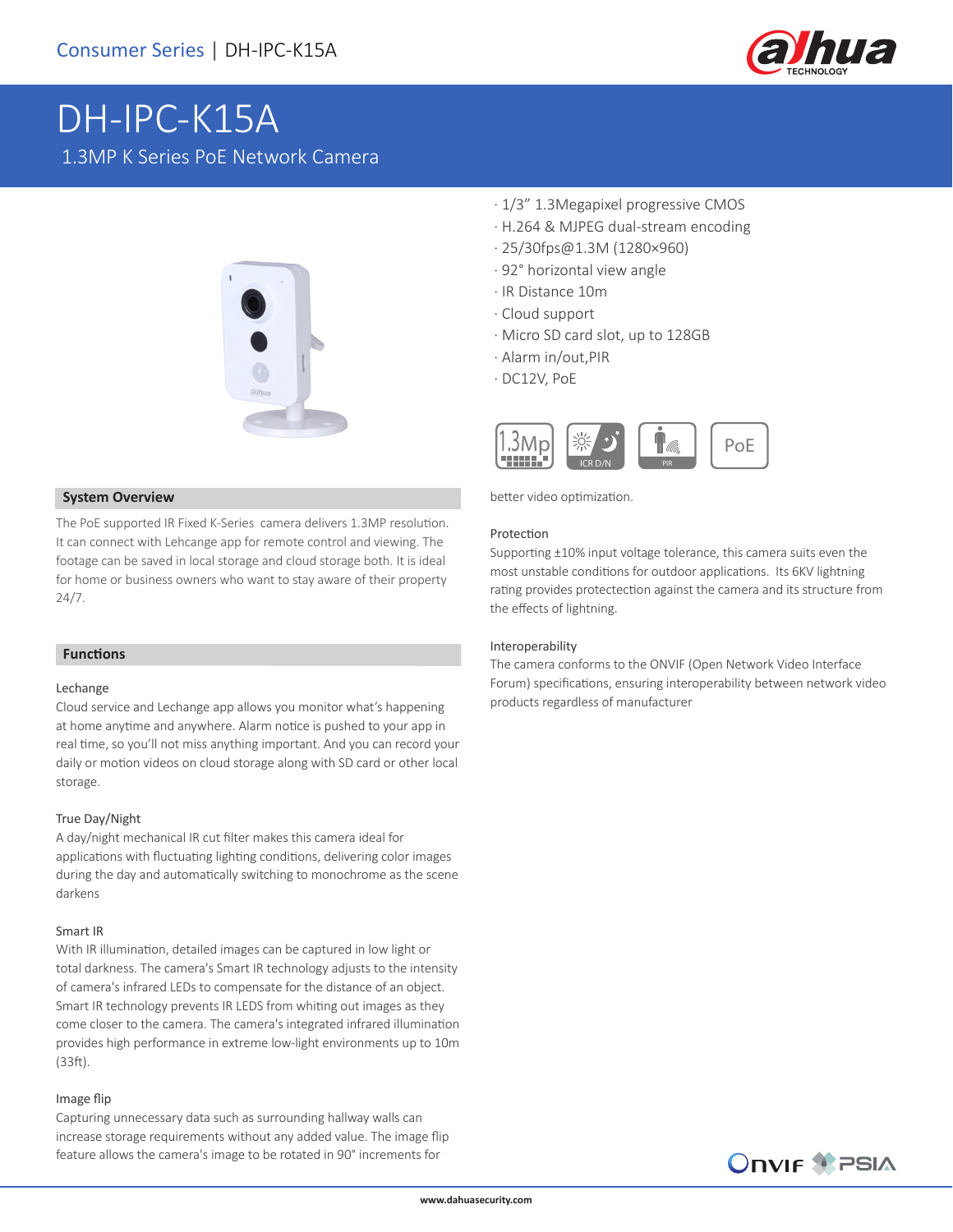## **Technical Specification**

| Camera                      |                                                               |  |
|-----------------------------|---------------------------------------------------------------|--|
| Image Sensor                | 1/3" 1.3Megapixel progressive CMOS                            |  |
| <b>Effective Pixels</b>     | 1280(H) x960(V)                                               |  |
| RAM/ROM                     | 256MB/16MB                                                    |  |
| <b>Scanning System</b>      | Progressive                                                   |  |
| Minimum Illumination        | 0.5Lux/F2.2(Color), 0Lux/F2.2(IR on)                          |  |
| S/N Ratio                   | More than 50dB                                                |  |
| IR Distance                 | Distance up to 10m(33ft)                                      |  |
| IR On/Off Control           | Auto/ Manual                                                  |  |
| <b>IR LEDS</b>              | $\mathbf 1$                                                   |  |
| Lens                        |                                                               |  |
| Lens Type                   | Fixed                                                         |  |
| Mount Type                  | Board-in                                                      |  |
| Focal Length                | 2.8 <sub>mm</sub>                                             |  |
| Max. Aperture               | F2.2                                                          |  |
| Angle of View               | H:92°;V:66°                                                   |  |
| <b>Focus Control</b>        | Fixed                                                         |  |
| <b>Close Focus Distance</b> | N/A                                                           |  |
| PTZ                         |                                                               |  |
| Pan/Tilt Range              | Pan:0° ~360°; Tilt:-10° ~90°; Rotation:0° ~360°               |  |
| Video                       |                                                               |  |
| Compression                 | H.264/H.264B/H.264H/MJPEG                                     |  |
| <b>Streaming Capability</b> | 2 Streams                                                     |  |
| Resolution                  | 1.3M(1280×960)/720P(1280×720)/<br>VGA(640 ×480)/QVGA(320×240) |  |
| Frame Rate                  | 1.3M(1~25/30fps)                                              |  |
|                             | VGA/QVGA(1~25/30fps)                                          |  |
| <b>Bit Rate Control</b>     | CBR/VBR                                                       |  |
| <b>Bit Rate</b>             | H264:32K ~ 10240Kbps                                          |  |
| Day/Night                   | Auto(ICR) / Color / B/W                                       |  |
| <b>BLC Mode</b>             | BLC / HLC / DWDR                                              |  |

| White Balance                           | Auto/Natural/Street Lamp/Outdoor/Manual                                                                             |
|-----------------------------------------|---------------------------------------------------------------------------------------------------------------------|
| Gain Control                            | Auto/Manual                                                                                                         |
| Noise Reduction                         | 3D DNR                                                                                                              |
| <b>Motion Detection</b>                 | Off / On (4 Zone, Rectangle)                                                                                        |
| Electronic Image Stabilization<br>(EIS) | N/A                                                                                                                 |
| Smart IR                                | Support                                                                                                             |
| Digital Zoom                            | 16x                                                                                                                 |
| Flip                                    | 0°/90°/180°/270°                                                                                                    |
| Mirror                                  | Off/On                                                                                                              |
| <b>Privacy Masking</b>                  | Off / On (4 Area, Rectangle)                                                                                        |
| Audio                                   |                                                                                                                     |
| Compression                             | G.711A;G.711Mu;AAC                                                                                                  |
| Network                                 |                                                                                                                     |
| Ethernet                                | RJ-45 (10/100Base-T)                                                                                                |
| Protocol                                | HTTP;HTTPs;TCP;ARP;RTSP;RTP;UDP;SMTP;FTP;<br>DHCP;DNS;DDNS;IPv4/v6;QoS;UPnP;NTP;<br>Bonjour; Multicast; ICMP; IGMP; |
| Interoperability                        | ONVIF, PSIA, CGI                                                                                                    |
| <b>Streaming Method</b>                 | Unicast / Multicast                                                                                                 |
| Max. User Access                        | 10 Users/20 Users                                                                                                   |
| Edge Storage                            | NAS(Network Attached Storage)<br>Local PC for instant recording, Micro SD Card 128GB                                |
| Web Viewer                              | IE, Chrome, Firefox, Safari                                                                                         |
| Management Software                     | Smart PSS, DSS, Lechange                                                                                            |
| <b>Smart Phone</b>                      | iOS, Android                                                                                                        |
| Certifications                          |                                                                                                                     |
| Certifications                          | CE (EN 60950:2000)<br>UL:UL60950-1<br>FCC: FCC Part 15 Subpart B                                                    |
| Interface                               |                                                                                                                     |
| Video Interface                         | N/A                                                                                                                 |
| Audio Interface                         | Built-in Mic & Speaker                                                                                              |
| <b>RS485</b>                            | N/A                                                                                                                 |
| Alarm                                   | $1/1,$ PIR                                                                                                          |
| Electrical                              |                                                                                                                     |
| Power Supply                            | DC12V, PoE(802.3af)(class0)                                                                                         |
| Power Consumption                       | <5W                                                                                                                 |